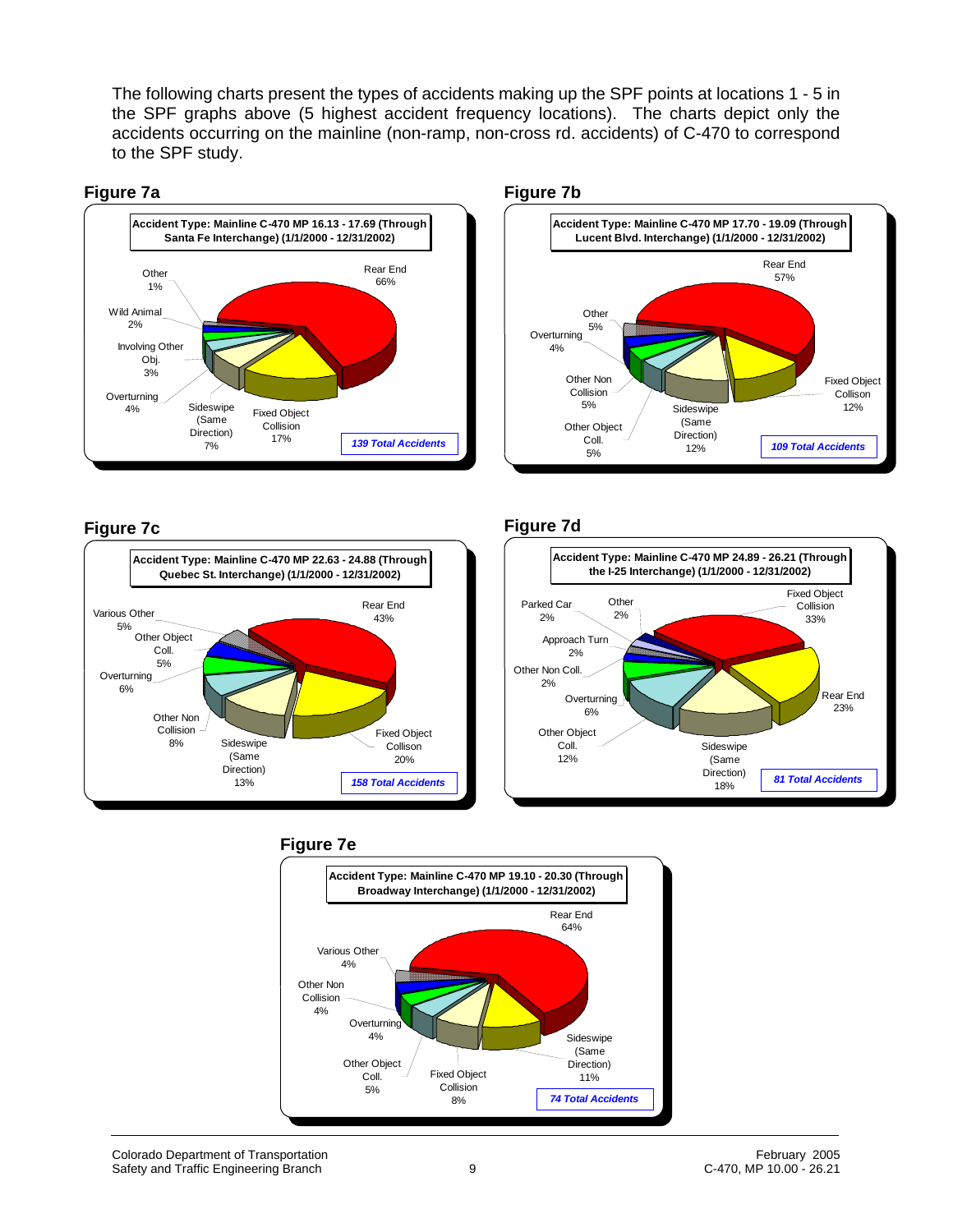Figure 7a shows that rear-end collisions are the most common type of accident occurring on C-470 around the Santa Fe interchange area, accounting for over 60% of the total. Fixed object collisions (guardrail, median barrier, etc.) make up an additional 17% of the mainline crashes in this section. The rear-end collisions are commonly occurring during the morning and afternoon peak volume periods indicating that traffic congestion is a significant contributing factor.

The crash breakdown for the 1.4 mile segment of mainline 470 encompassing the Lucent Blvd. interchange is depicted in Figure 7b. Similar to the above segment surrounding the Santa Fe interchange, congestion-related rear-end collisions and crashes with various fixed objects account for nearly 70% of the overall total.

Figure 7c shows the crash breakdown for the segment surrounding Quebec St. In this segment, rear-end crashes prevail with an afternoon bias between 3 and 6:30 pm, again suggesting peakhour congestion as a major contributing factor. A planned median cable rail project is slated for this segment by the Region. With evidence of median incursion and cross-over type loss of control incidents, this type of improvement is well justified.

In addition to the peak hour volume constraints, the accidents reported in the I-25 interchange zone, shown in Figure 7d also reflect intensified merging and weaving maneuvers associated with the I-25 and Yosemite ramps. In this segment, many collisions with fixed objects such as guardrail, median barrier and delineator posts are associated with loss of control during lane changes or other maneuvering during congested conditions.

Mainline C-470 accident history around the Broadway interchange continues to exhibit a congestion-related pattern with rear-end & same direction sideswipe crashes accounting for nearly 75% of the overall total. Again, most of these accidents are the direct result of one or more of the involved vehicles either unexpectedly slowing or actually stopping, due to congestion, on a highspeed freeway.

Across these 5 segments, rear end collisions account for an average of over 50% of the total accidents on C-470. Figure 8 shows how the incidence of rear end collisions varies with time of day, indicating that the frequency of these crashes escalates significantly during congested peak volume period traffic flows. In fact, 75% of the total rear end crashes occur between 6 am and 9 am and between 4 pm and 7 pm.

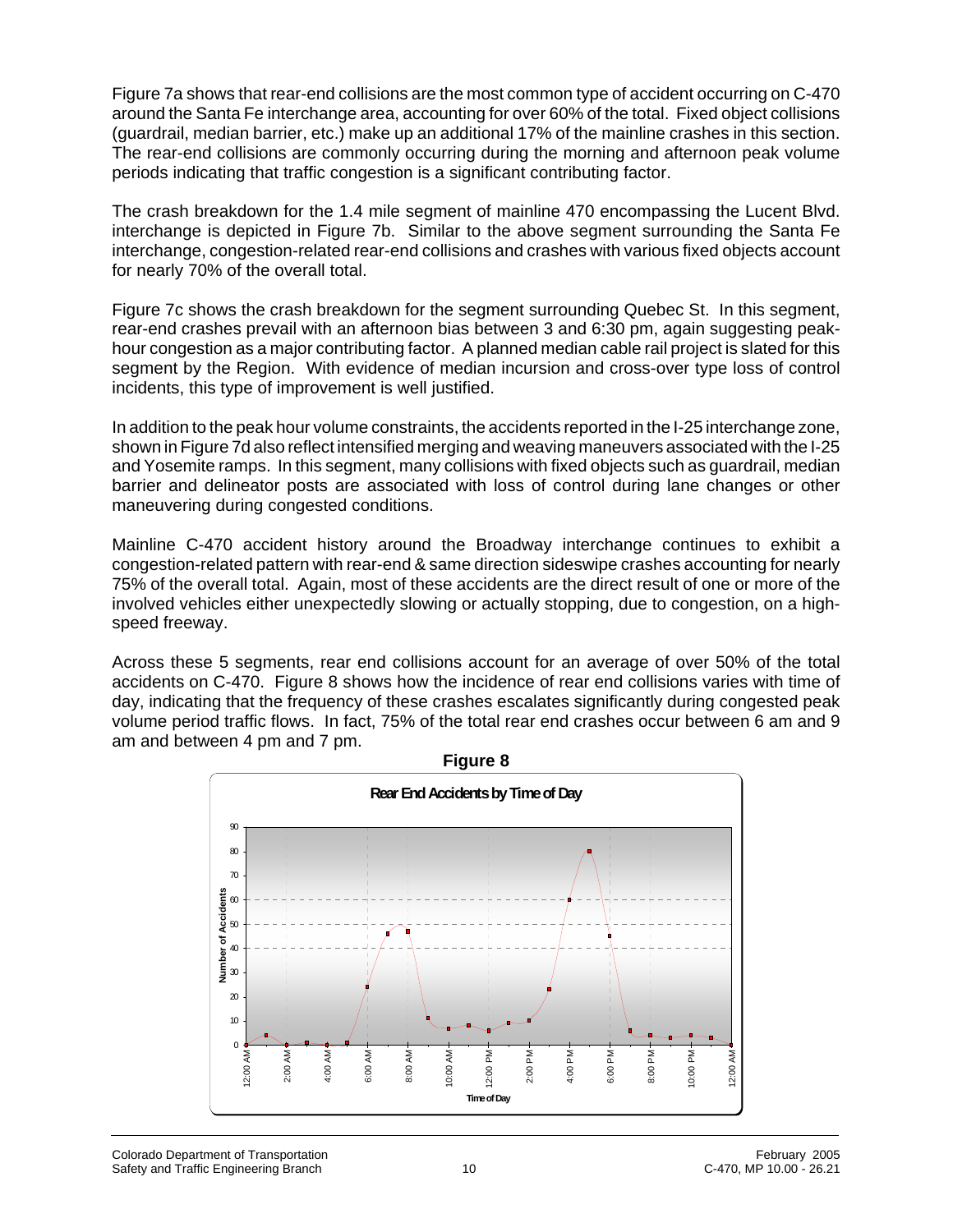## *Safety Benefit Through Capacity Improvement*

Capacity improvement, in the form of additional traffic lanes, through this segment of C-470 is an alternative that would result in significant operational improvements. Generally, freeway facilities of 6 or more lanes are expected to have fewer accidents than 4 lane facilities carrying the same amount of traffic. This can possibly be explained by increased gap availability for weaving, merging and diverging. Increased capacity, therefore, also yields a safety dividend. Figure 9 depicts the safety dividend expected to accompany freeway capacity improvement. In this case, widening a facility from 4 lanes to 6 lanes.



As shown above, in the urban freeway environment, widening from 4 to 6 lanes is expected to yield an overall reduction in collisions of up to 25% at an ADT of 70,000 vehicles per day. Considering a present mainline average crash frequency of 270 accidents per year, additional capacity could also mean a safety benefit of up to 68 prevented accidents per year. Again, this is in addition to the operational benefits attached to capacity improvements.

Figure 10 further indicates the safety dividend in severe accidents associated with widening. At an average ADT of 70,000, studies indicate that up to 20% of severe injury and fatal accidents